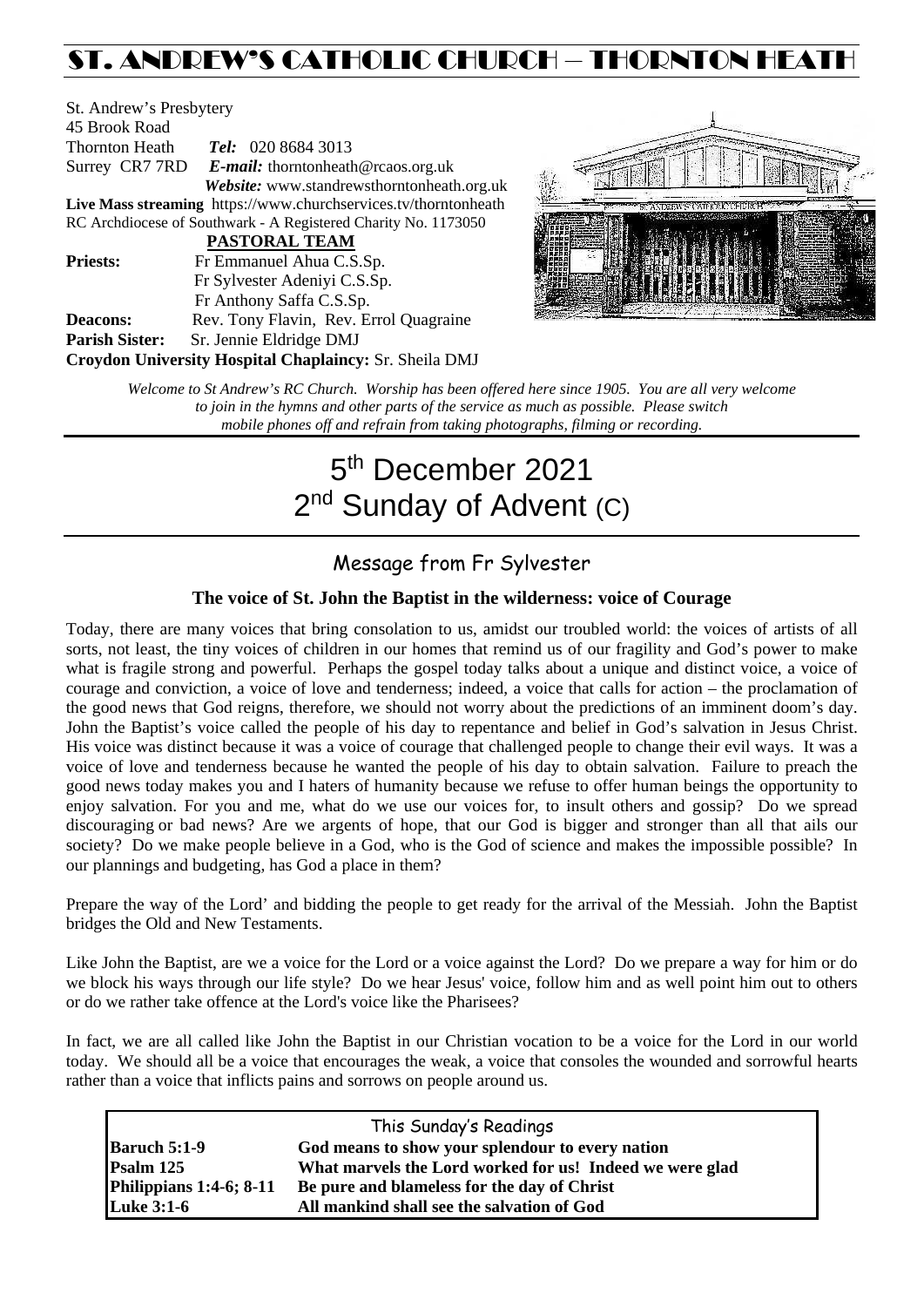#### Diary for the Week

| UNIY JUI THE WEEN                     |                    |                                        |                                               |  |
|---------------------------------------|--------------------|----------------------------------------|-----------------------------------------------|--|
| <b>Sunday 5<sup>th</sup> December</b> |                    | 6.00pm (Saturday) First Mass of Sunday | For the people of the parish                  |  |
| $2^{nd}$ Sunday of Advent             | $9.30$ am          | <b>Mass</b>                            | Rosaleen Doyle RIP Anniv                      |  |
|                                       | 11.30am            | <b>Mass</b>                            | Pasquelina (Rina) Fernandes RIP               |  |
|                                       | 6.00 <sub>pm</sub> | Mass                                   | Peter Sequeira - $17th$ Birthday              |  |
|                                       | $7.00 - 9.00$ pm   | <b>Charismatic Prayer Group</b>        |                                               |  |
| Monday 6 <sup>th</sup> December       | 7.30am             | Mass                                   | Deceased Wijeratne Family Members RIP         |  |
|                                       | 10.00am            | <b>Mass</b>                            | Pedro Sequeira RIP Anniv                      |  |
| Tuesday 7 <sup>th</sup> December      | 7.30am             | Mass                                   | Deceased Andradi Family Members RIP           |  |
|                                       | 10.00am            | <b>Mass</b>                            | Paul Etuka RIP                                |  |
| <b>Wednesday 8th December</b>         | 7.30am             | Mass                                   | Francis Ritchie – Wellbeing                   |  |
| <b>The Immaculate</b>                 | 10.00am            | Mass                                   | <b>Sr Mary Martin RIP</b>                     |  |
| Conception of the                     |                    |                                        |                                               |  |
| <b>Blessed Virgin Mary</b>            |                    |                                        |                                               |  |
| Thursday 9 <sup>th</sup> December     | 7.30am             | Mass                                   | Valerie Rodrigues $-4$ <sup>th</sup> Birthday |  |
|                                       | 10.00am            | <b>Mass</b>                            | Len Highland RIP                              |  |
| Friday 10 <sup>th</sup> December      | 7.30am             | <b>Mass</b>                            | <b>Sr Mary Martin RIP</b>                     |  |
|                                       | 10.00am            | <b>Mass</b>                            | "Frank" to B.V.M.                             |  |
|                                       | $10.30 - 12$ noon  | <b>Adoration</b>                       |                                               |  |
|                                       | <b>6.30pm</b>      | <b>Brownies/Guides (hall)</b>          |                                               |  |
| Saturday 11 <sup>th</sup> December    | 9.30am             | <b>Mass</b>                            | Peter Nicholas – 60th Birthday                |  |
|                                       | $10.00 - 10.30$ am | <b>Confessions</b>                     |                                               |  |
|                                       | $5.00 - 5.30$ pm   | <b>Confessions</b>                     |                                               |  |
|                                       | 6.00 <sub>pm</sub> | <b>First Mass of Sunday</b>            | For the people of the parish                  |  |
| <b>Sunday 12th December</b>           | $9.30$ am          | <b>Mass</b>                            | James, Joe & Bill Brennan RIP                 |  |
| 3 <sup>rd</sup> Sunday of Advent      | 11.30am            | <b>Mass</b>                            | Owen & Jude Simon RIP Anniv                   |  |
|                                       | 6.00 <sub>pm</sub> | Mass                                   | Bob & Tracey Suckling RIP & their             |  |
|                                       | $7.00 - 9.00$ pm   | <b>Charismatic Prayer Group</b>        | families                                      |  |

Church cleaners: this week: Judie's Crew, next week: Fifi's Group

### St. Andrew's Parish Notices

#### **FACEMASKS**

Please can we ask you to continue to use a face covering if you are able to and to use the hand sanitiser when entering our Church.

#### **LIVE STREAMING**

Message from Fr Emmanuel: "As some of you are aware, we have been having some difficulties with our Live Streaming and our donation machine in the Church porch. Talk Talk, with whom we have the internet contract, have been most unhelpful. We are very sorry for the disruption this has caused as we are very aware that many of our parishioners rely on this service. Despite many calls chasing them, lodging a complaint etc., we are still (as of Wednesday 1<sup>st</sup> December) waiting to receive a visit from an engineer to sort out the problem. I am as fed up with the situation as you so I am in the process of cancelling our contract with them and renewing with BT – I hope they will be better! Again, I am sorry for the disruption this has caused many of you and I hope this problem will be sorted out very soon."

#### **SECOND COLLECTION THIS WEEKEND**

There will be a second collection for flowers in our Church – thank you for your generosity.

#### **WINDOWS IN THE CHURCH**

Fr Emmanuel says: "Whoever is opening the windows in the Church, he asks please can this stop and for the windows to remain closed now as the heating is fully on".

#### **ADVENT**

#### **PENITENTIAL SERVICE**

In preparation for Christmas we have extra Confessions. We are holding our Parish Penitential Service on Monday 13th December at 7.00pm.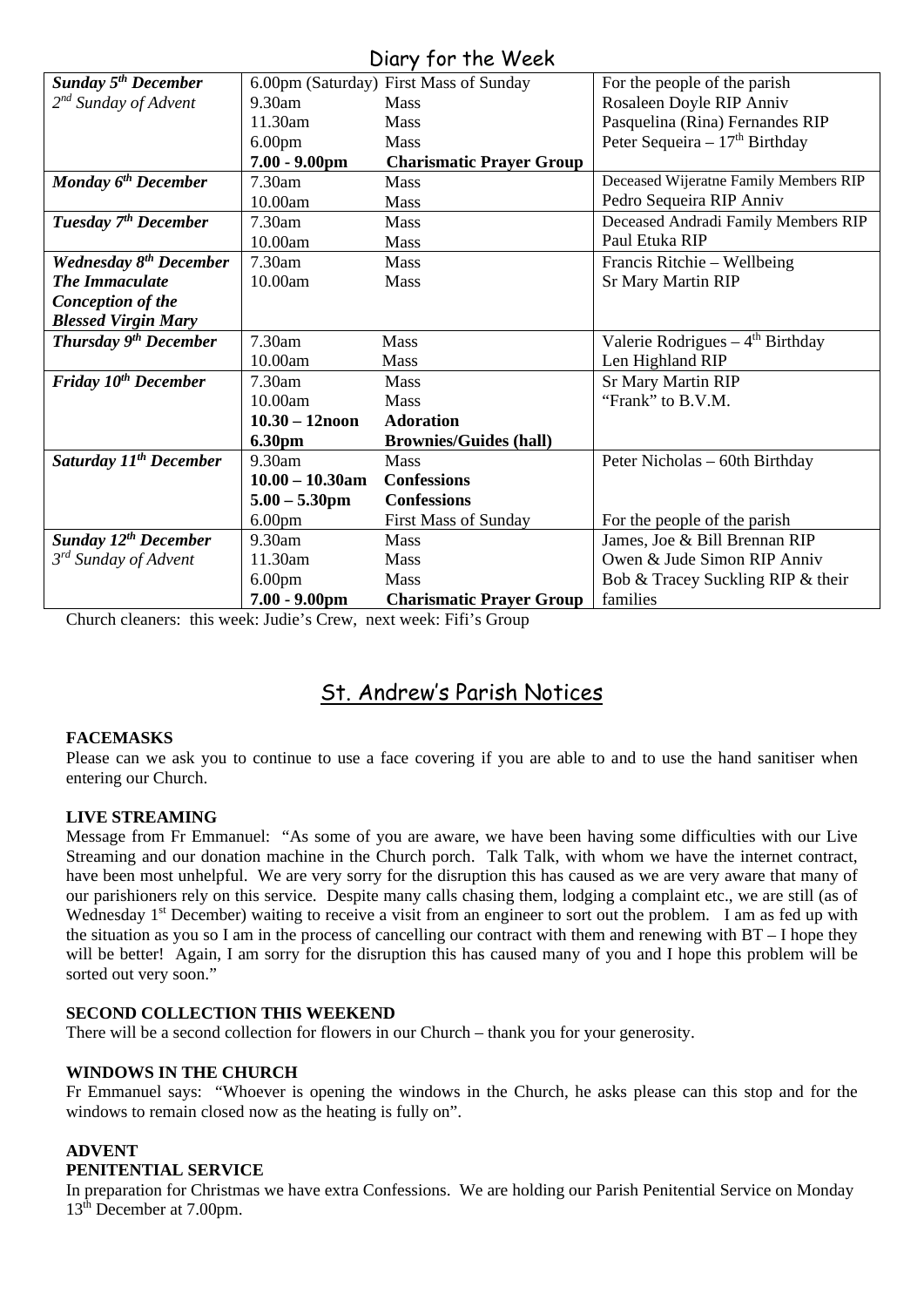#### **JESSE TREE**

As the season of Advent begins we have placed our Jesse Tree on the Sanctuary. The Jesse Tree helps us connect the custom of decorating Christmas trees to the events leading to Jesus' birth. The Jesse Tree is also our Giving Tree and we are asking all our Parishioners to donate non-perishable food in the box provided through Advent. The SVP Group will use our donations for those in need in the Parish by making up parcels for families for Christmas.

Some information about the Jesse Tree:

The Jesse Tree tradition is rooted in Isaiah 11:1: "A shoot shall come out from the stump of Jesse, and a branch shall grow out of his roots." Jesse was the father of David, Israel's greatest king. And Jesus is descended from the line of David. He is the branch God promised would grow from Jesse's family tree. Each symbol represents a story from within this family tree and a step toward the birth of Jesus. The four symbols on the tree this week are Adam and Eve, Noah Abraham and Jacob. Thank you for your continued support.

#### **CHRISTMAS CAROL SERVICE**

You are invited to join us for our Christmas Carol Service in the Church on Christmas Eve from 9.00 – 10.30pm. As in previous years we would like to ask all our groups representing our diverse parish who would like to take part and perhaps sing a Carol in their national language to come along and sing. If you would like to be a part of this, please can you speak to one of our choir leaders from this weekend onwards to let them know. We look forward to listening to you!

#### **TOY SUNDAY**

We would normally hold our annual Toy Sunday in December  $(19<sup>th</sup>$  December) where we collect toys for a children's charity for Christmas. In previous years we collected for St Anne's Community Centre in Vauxhall, but regrettably they have now closed down. We tried to find an alternative charity but we have not been successful this year. We do hope to be able to carry this on again next year with a new charity as St Andrew's parishioners have always been so generous and we always have a great response. Thank you for your understanding.

#### **DBS CERTIFICATES AND RENEWALS FOR VOLUNTEERS**

Please could existing volunteers who need DBS (Disclosure and Barring) checks please email their full name and details of their role to [thorntonheathsg1@safeguardrcaos.org.uk](mailto:thorntonheathsg1@safeguardrcaos.org.uk)

The online process will then be actioned. This includes; Eucharistic Ministers, Catechists for Children, Adult Altar Servers, Children's Liturgists and any parish group helpers for vulnerable adults or children. It is everyone's responsibility to ensure that our parish is a safe place and the DBS certificate issued must be through the RC Diocese of Southwark and not another body even if it is current and valid.

We are also having a drop in session on Saturday  $8<sup>th</sup>$  January between 10.30 and 12.30 in the Presbytery especially for the people who have completed DBS forms and need to bring in their ID documents to be verified or for those who need help completing the forms. Also for any general DBS enquiries so that new volunteers can start their roles and existing ones requiring a DBS renewal can continue in their roles within the parish. Can group leaders ensure they are fully aware of the status of their volunteers DBS and if in doubt email Lesley Brennan at [thorntonheathsg1@safeguardrcaos.org.uk](mailto:thorntonheathsg1@safeguardrcaos.org.uk)

#### ST ANDREW'S CHOIR

The Choir at St. Andrews warmly welcome parishioners who would like to join the choir. If you can play an instrument, read music or have a love for singing you are most welcome. For more details or to sign up please speak to one of the choir leaders after Mass.

#### **CHARISMATIC PRAYER GROUP**

Please join us as our group has resumed prayer meetings every Sunday evening in the Church from 7.00 – 9.00pm. All are very welcome to come along and join us in praises, prayers, Bible studies and youth group ministry. For further details please call Stella on 07983 775879.

#### **ADORATION**

Please come in and spend some time in the presence of Our Lord in the Blessed Sacrament for Adoration every Friday from 10.30am – 12noon.

#### **ALL NATIONS CATHOLIC CHARISMATIC GROUP UK FOODBANK**

The group have launched a food bank project in order to help families who are in need of extra help with regards to some food items. This will be held in St Andrew's Church hall (this December only it will be held to the side of